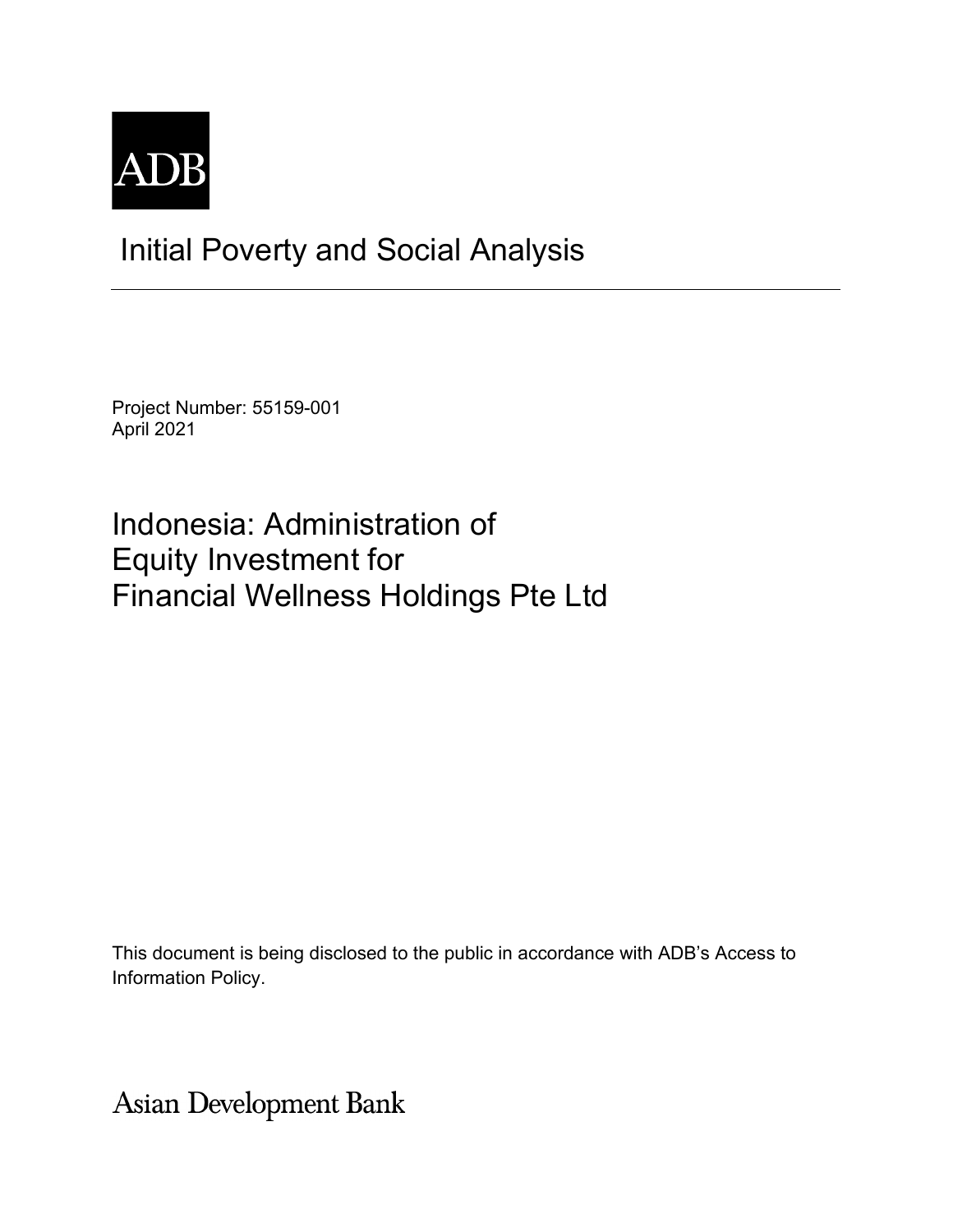### **CURRENCY EQUIVALENTS**

(as of 07 April 2021)

| Currency unit | $\overline{\phantom{0}}$ | Indonesian rupiah/s Rp |
|---------------|--------------------------|------------------------|
| Rp 1.00       | $=$                      | \$0.00007              |
| \$1.00        | $=$ $-$                  | Rp 14378.5             |

### **ABBREVIATIONS**

| AI          | $\sim 100$ km s $^{-1}$ | artificial intelligence                                |
|-------------|-------------------------|--------------------------------------------------------|
| <b>FMCG</b> | $\sim$ 100 $\mu$        | fast moving consumer good                              |
| <b>STEM</b> |                         | science, technology, engineering, and math disciplines |
| <b>CSO</b>  |                         | civil society organization                             |

#### **NOTE**

(i) In this report, "\$" refers to United States dollars.

In preparing any country program or strategy, financing any project, or by making any designation of or reference to a particular territory or geographic area in this document, the Asian Development Bank does not intend to make any judgments as to the legal or other status of any territory or area.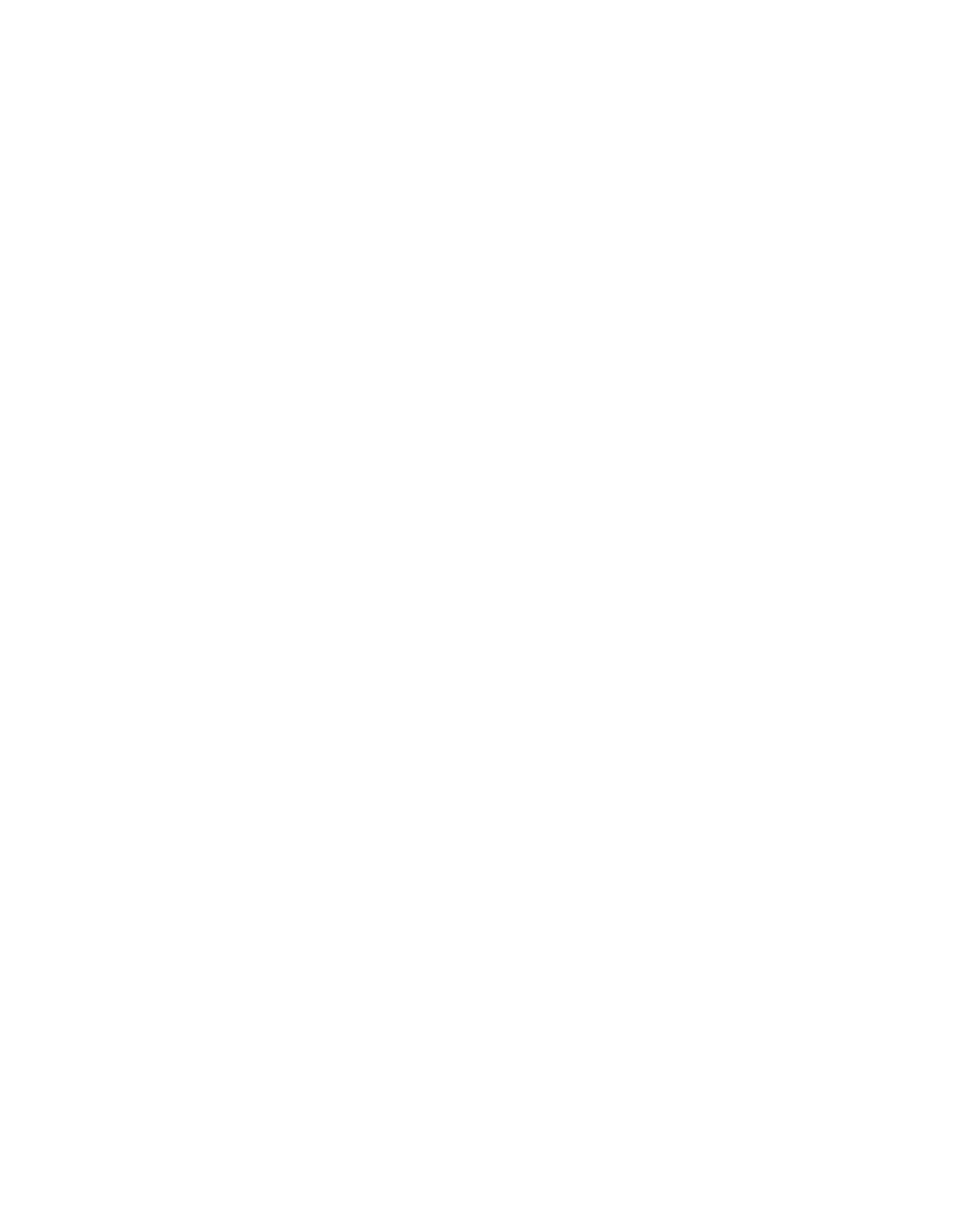## **INITIAL POVERTY AND SOCIAL ANALYSIS**

| Country:  | Indonesia                                     | Project Title:           | Administration of Equity Investment for<br>Financial Wellness Holdings Pte. Ltd. |
|-----------|-----------------------------------------------|--------------------------|----------------------------------------------------------------------------------|
| Modality: | Lending/Financing   General Corporate Finance | Department/<br>Division: | Private Sector Operations Department/ Office<br>of the Director General          |

| POVERTY IMPACT AND SOCIAL DIMENSIONS                                                                                                                                                                                                                                                                                                                                                                                                                                                                                                                                                                                                                                                                                                                                                                                                                                                                                                                                                                                                                                                                                                                                                                                                                                                                                                                                                                                                                                                                                                                                                                                                           |
|------------------------------------------------------------------------------------------------------------------------------------------------------------------------------------------------------------------------------------------------------------------------------------------------------------------------------------------------------------------------------------------------------------------------------------------------------------------------------------------------------------------------------------------------------------------------------------------------------------------------------------------------------------------------------------------------------------------------------------------------------------------------------------------------------------------------------------------------------------------------------------------------------------------------------------------------------------------------------------------------------------------------------------------------------------------------------------------------------------------------------------------------------------------------------------------------------------------------------------------------------------------------------------------------------------------------------------------------------------------------------------------------------------------------------------------------------------------------------------------------------------------------------------------------------------------------------------------------------------------------------------------------|
| A. Links to the National Poverty Reduction Strategy and Country Partnership Strategy                                                                                                                                                                                                                                                                                                                                                                                                                                                                                                                                                                                                                                                                                                                                                                                                                                                                                                                                                                                                                                                                                                                                                                                                                                                                                                                                                                                                                                                                                                                                                           |
| The Indonesian government boosted its financing of various stimulus and social protection programs by 18.6 percent<br>from 2019 in order to rescue its economy that has been massively hit by COVID-19 pandemic. <sup>a</sup> This urgent economic<br>and anti-poverty strategy is not a deviation from the country's Medium-Term National Development Plan (RPJMN)<br>for 2020-2024 which is "Strengthening Economic Resilience for Quality Growth."b<br>The ADB's latest<br>Country Partnership Strategy (CPS 2020–2024) <sup>c</sup> for Indonesia is likewise built on the same development agenda,<br>and aims to help Indonesia survive and emerge stronger from the COVID-19 pandemic through three strategic<br>pathways, one of which is improving the well-being of its citizens. Under such pathway, access to social protection<br>is crucial in the improvement of the well-being of the Indonesians, particularly the vulnerable individuals that can<br>help mitigate the impact of COVID-19 and other financial shocks brought about by unforeseen circumstances. In<br>ADB's Strategy 2030, <sup>d</sup> this falls under Operational Priority 1 which is "addressing remaining poverty and reducing                                                                                                                                                                                                                                                                                                                                                                                                                          |
| inequalities".<br>Financial Wellness Holdings Pte. Ltd. (FWH) <sup>e</sup> and Gaji Pintar Indonesia (GPI) <sup>f</sup> are fintech companies that offer<br>employees an early access option to their earned but unpaid wages through Wagely. This allows employees of<br>partner employers to fund unexpected expenses and cut down on exorbitant interest rates from conventional,<br>unconventional, and predatory lending sources. The program is implemented by FWH in partnership with employers<br>who wish to offer to their employees the ability to access earned wages on-demand under a business-to-business-<br>to-consumer (B2B2C) model. Its mission is to provide a sustainable solution for all employees in breaking the cycle<br>of debt caused by overdraft fees, high-interest credit or pay day loans and play a leading role in building financial<br>wellness for lower- and middle-income workers in Indonesia. Their product has three main features: (i) Track-<br>employees can register for free and track their wages in real-time and better plan their budget for the coming weeks;<br>(ii) Earn: employees can access a portion of their earned wages and customize their earned wage access program<br>with recommendations; and (iii) Learn: offer financial literacy content (blog articles and financial health surveys) and<br>financial health profiles. Recently, the company is planning to add other features to increase stickiness, such as<br>save a share of the earnings every month, receive relevant insurance coverage for live events, and learn and access<br>financial literacy programs. |
| <b>B.</b> Poverty Targeting                                                                                                                                                                                                                                                                                                                                                                                                                                                                                                                                                                                                                                                                                                                                                                                                                                                                                                                                                                                                                                                                                                                                                                                                                                                                                                                                                                                                                                                                                                                                                                                                                    |
| ⊠General intervention Individual or household (TI-H) I Geographic (TI-G) I Non-income MDGs (TI-M1, M2, etc<br>Low and middle-income wage earners will benefit from the project that offers an early access option to their earned<br>but unpaid wages through an electronic platform allowing employees of partner employers to fund unexpected<br>expenses and cut down on exorbitant interest rates from conventional, unconventional, and predatory lending<br>sources. It seeks to promote financial wellness and resilience to lower-and middle-income workers in Indonesia<br>(numbering to around 140 million) and in other DMCs where the company will expand in the near future. These<br>workers who live paycheck to paycheck will enjoy interest-free financial service and financial education resources<br>that help employees avoid debt traps and strengthen their financial literacy.                                                                                                                                                                                                                                                                                                                                                                                                                                                                                                                                                                                                                                                                                                                                         |
| C. Poverty and Social Analysis<br>1. Key issues and potential beneficiaries. Access to social protection is crucial in the improvement of the well-being<br>of the Indonesians, particularly the vulnerable individuals that can help mitigate the impact of COVID-19 and other<br>financial shocks brought about by unforeseen circumstances. Although the government of Indonesia expanded the<br>coverage and scope of its various social assistance programs, when COVID-19 struck, the pandemic exposed the<br>limitations of their overall system, such as insufficient coverage, poor targeting, inadequate benefits, and a lack of<br>integration across social assistance programs and with social security and social insurance schemes. Providing<br>sufficient protection for all, regardless of age, sex, or disability is seen as a key to reducing poverty and ensuring<br>stability throughout people's lives. <sup>9</sup> The project contributes in the provision of social protection for all by offering low<br>and middle-income employees an early access option to their earned but unpaid wages through Wagely. This allows<br>employees of partner employers to fund unexpected expenses and cut down on exorbitant interest rates from<br>conventional, unconventional, and predatory lending sources.                                                                                                                                                                                                                                                                                                              |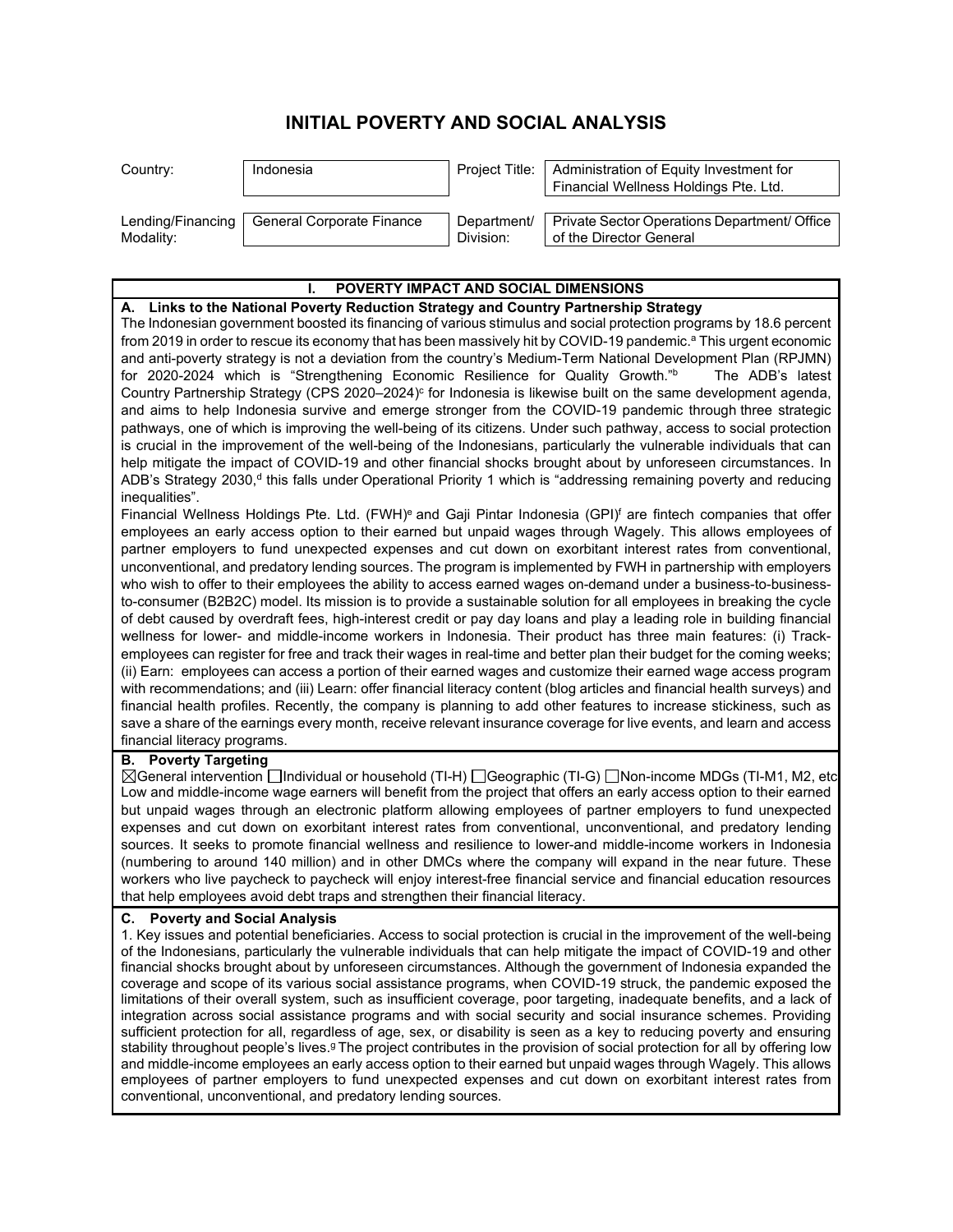2. Impact channels and expected systemic changes. Employees of employers who will partner with Financial Wellness Holdings' will benefit primarily from Wagely's financial technology solution that integrates with the payroll and human resources systems and has a mobile app companion for employee use. Wagely's integration with existing systems allows for automatic payment deductions and real-time tracking and monitoring of employee transactions. While enrolled, employees can also gain from the product's three main features: Track, Earn and Learn. Through "Track", employees can register for free and track their wages in real-time and better plan their budget for the coming weeks. The "Earn" gives employees access to a portion of their earned wages and customize their earned wage access program with recommendations. Its "Learn" feature" offers financial literacy content (blog articles and financial health surveys) and financial health profiles.

3. Focus of (and resources allocated in) the transaction TA or due diligence. Due diligence will be carried out on Financial Wellness Holdings' systems in managing environmental and social risks and impacts of its operations at the corporate level, at Singapore and Indonesia operations level, and at the level of its partner employers and their employees, and its third-party payment providers. The labor policies and practices of the Company as well as its compliance with the national labor laws, internationally recognized core labor standards, standards set by the certification bodies, and its gender responsiveness as set out in the GAP will also be reviewed and verified.

4. Specific analysis for policy-based lending. Not applicable

#### **II. GENDER AND DEVELOPMENT**

1. What are the key gender issues in the sector and/or subsector that are likely to be relevant to this project or program? Indonesia's social protection policies for women only offer maternal health and maternal leave. There are limited programs specifically targeting women's empowerment including boosting their economic power. Hence, women are more at-risk from poverty across their lives.<sup>h</sup> Women in Indonesia are also underrepresented both in managerial positions (based on 2019 data, only 29.8% are women<sup>i</sup>) and in board positions<sup>j</sup> (6% are reportedly women). This is despite the growing evidence that underscores the positive correlation of female directors' presence and improved performance of the company. Similarly, in all science, engineering and technology fields, including education, careers, and decision-making and advisory bodies, women are under-represented.<sup>k</sup> Lastly, the country is yet to pass its draft law, "Elimination of Sexual Violence," prepared in 2014, and supported since by civil society organizations.

2. Does the proposed project or program have the potential to contribute to the promotion of gender equity and/or empowerment of women by providing women's access to and use of opportunities, services, resources, assets, and participation in decision making?  $\boxtimes$  Yes  $\Box$  No participation in decision making?

The project will seek the promotion of women's economic empowerment by allocating a certain proportion of financial services to women and enhancement of gender responsiveness and equality in the company's workplace and its business activities. Additionally, the project is expected to contribute in narrowing the gender gap in fintech industry by offering regular and technical positions to women. Lastly, it will aim to increase women's participation in top management of the Company with the addition of one woman and will push for the development of Company's antisexual harassment policy and subsequently provide Company's employees anti-sexual harassment training.

3. Could the proposed project have an adverse impact on women and/or girls or widen gender inequality?  $\Box$  Yes  $\boxtimes$  No

The project will not have an adverse impact on women and/or girls nor will it widen gender inequality.

4. Indicate the intended gender mainstreaming category:

| $\Box$ GEN (gender equity)        | $\boxtimes$ EGM (effective gender mainstreaming) |
|-----------------------------------|--------------------------------------------------|
| $\Box$ SGE (some gender elements) | $\Box$ NGE (no gender elements)                  |

#### **PARTICIPATION AND EMPOWERMENT**

1. Who are the main stakeholders of the project, including beneficiaries and negatively affected people? Identify how they will participate in the project design.

The Company shareholders, investors, senior managers, employees, partner employers and their employees, and third-party payment providers are the main stakeholders of the project.

2. How can the project contribute (in a systemic way) to engaging and empowering stakeholders and beneficiaries, particularly, the poor, vulnerable, and excluded groups? What issues in the project design require participation of the poor and excluded?

The Project will support the expansion of Financial Wellness Holdings business that provides financial wellness and resilience to lower-and middle-income workers who live paycheck to paycheck by providing interest-free financial service and financial education resources that help employees avoid debt traps and strengthen their financial literacy. Meanwhile, the partner employers are assured of savings costs due to higher productivity, lower employee turnover, lower working capital requirements for employee loans and lower inventory loss/ employee theft. The Financial Wellness Holdings' employees, women employees, company's partner employers and their employees, and partner third-party payment providers are expected to directly benefit from the project. The poor, vulnerable and excluded groups are not expected to participate in the project design.